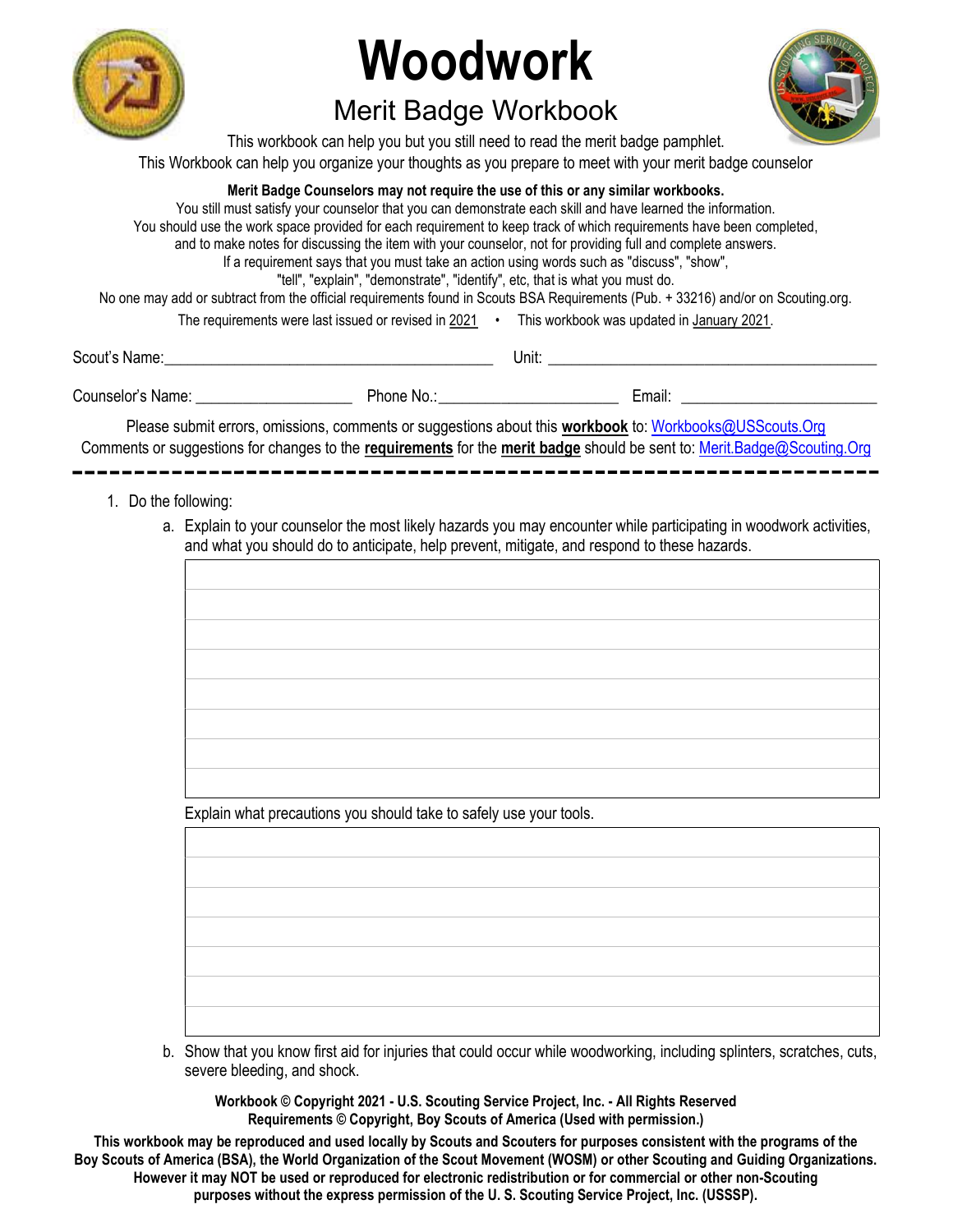b. Show that you know first aid for injuries that could occur while woodworking, including splinters, scratches, cuts, severe bleeding, and shock.

| <b>Splinters</b> |  |
|------------------|--|
|                  |  |
|                  |  |
|                  |  |
|                  |  |
|                  |  |
|                  |  |
|                  |  |
|                  |  |
| Scratches:       |  |
|                  |  |
|                  |  |
|                  |  |
|                  |  |
|                  |  |
|                  |  |
|                  |  |
|                  |  |
|                  |  |
| Cuts:            |  |
|                  |  |
|                  |  |
|                  |  |
|                  |  |
|                  |  |
|                  |  |
|                  |  |
|                  |  |
| Severe bleeding: |  |
|                  |  |
|                  |  |
|                  |  |
|                  |  |
|                  |  |
|                  |  |
|                  |  |
|                  |  |
|                  |  |
| Shock:.          |  |
|                  |  |
|                  |  |
|                  |  |
|                  |  |
|                  |  |
|                  |  |
|                  |  |

Tell what precautions must be taken to help prevent loss of eyesight or hearing, and explain why and when it is necessary to use a dust mask.

c. Earn the Totin' Chip recognition.  $\mathsf{C}^-$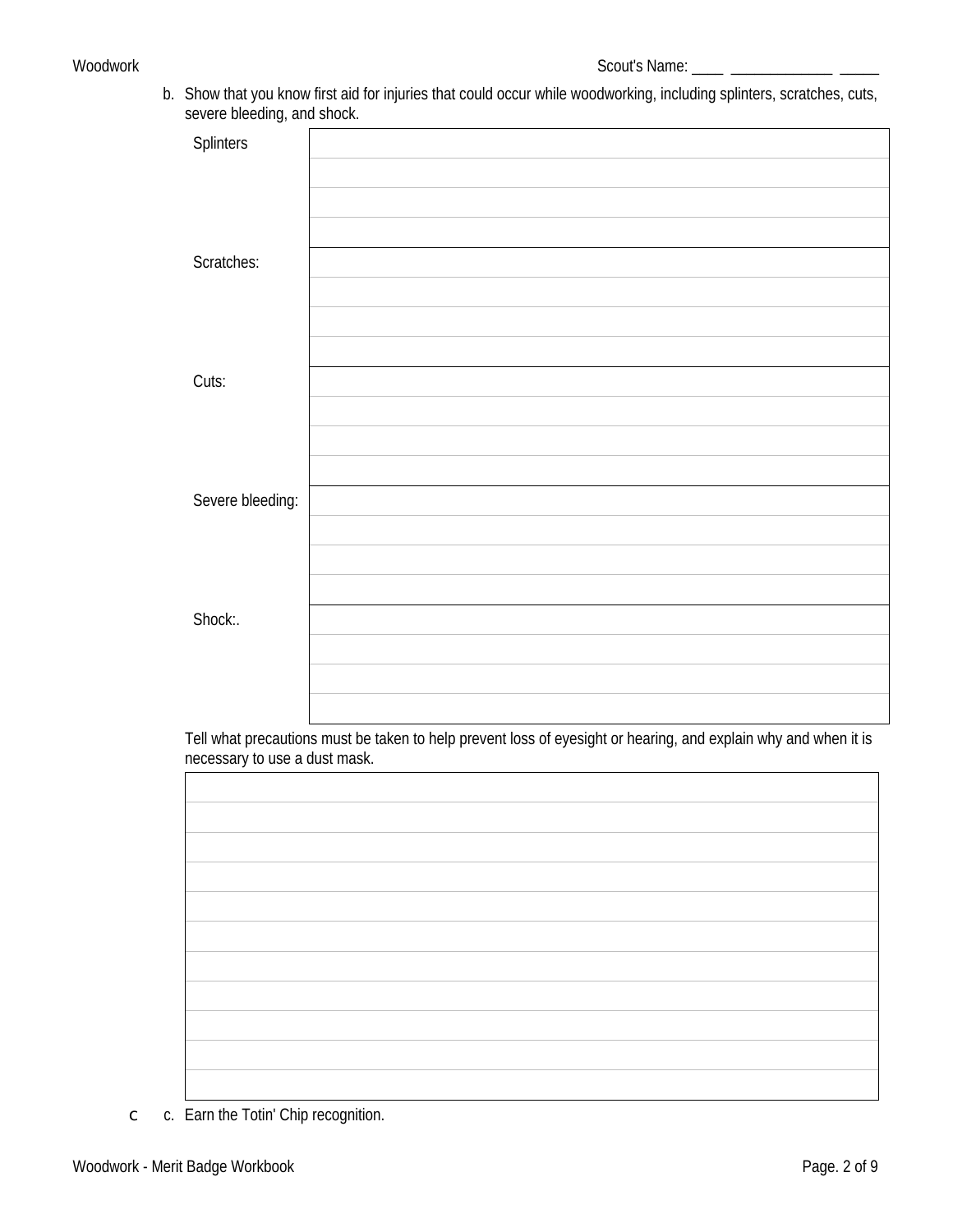### 2. Do the following:

a. Describe how timber is grown, harvested, and milled.

| Grown:     |                                                        |
|------------|--------------------------------------------------------|
|            |                                                        |
|            |                                                        |
|            |                                                        |
| Harvested: |                                                        |
|            |                                                        |
|            |                                                        |
|            |                                                        |
| Milled:    |                                                        |
|            |                                                        |
|            |                                                        |
|            |                                                        |
|            | Tell how lumber is cured, seasoned, graded, and sized. |
| Cured:     |                                                        |
|            |                                                        |
|            |                                                        |
|            |                                                        |
|            |                                                        |
| Seasoned:  |                                                        |
|            |                                                        |
|            |                                                        |
|            |                                                        |
|            |                                                        |
| Graded:    |                                                        |
|            |                                                        |
|            |                                                        |
|            |                                                        |
|            |                                                        |
| Sized:     |                                                        |
|            |                                                        |
|            |                                                        |
|            |                                                        |
|            |                                                        |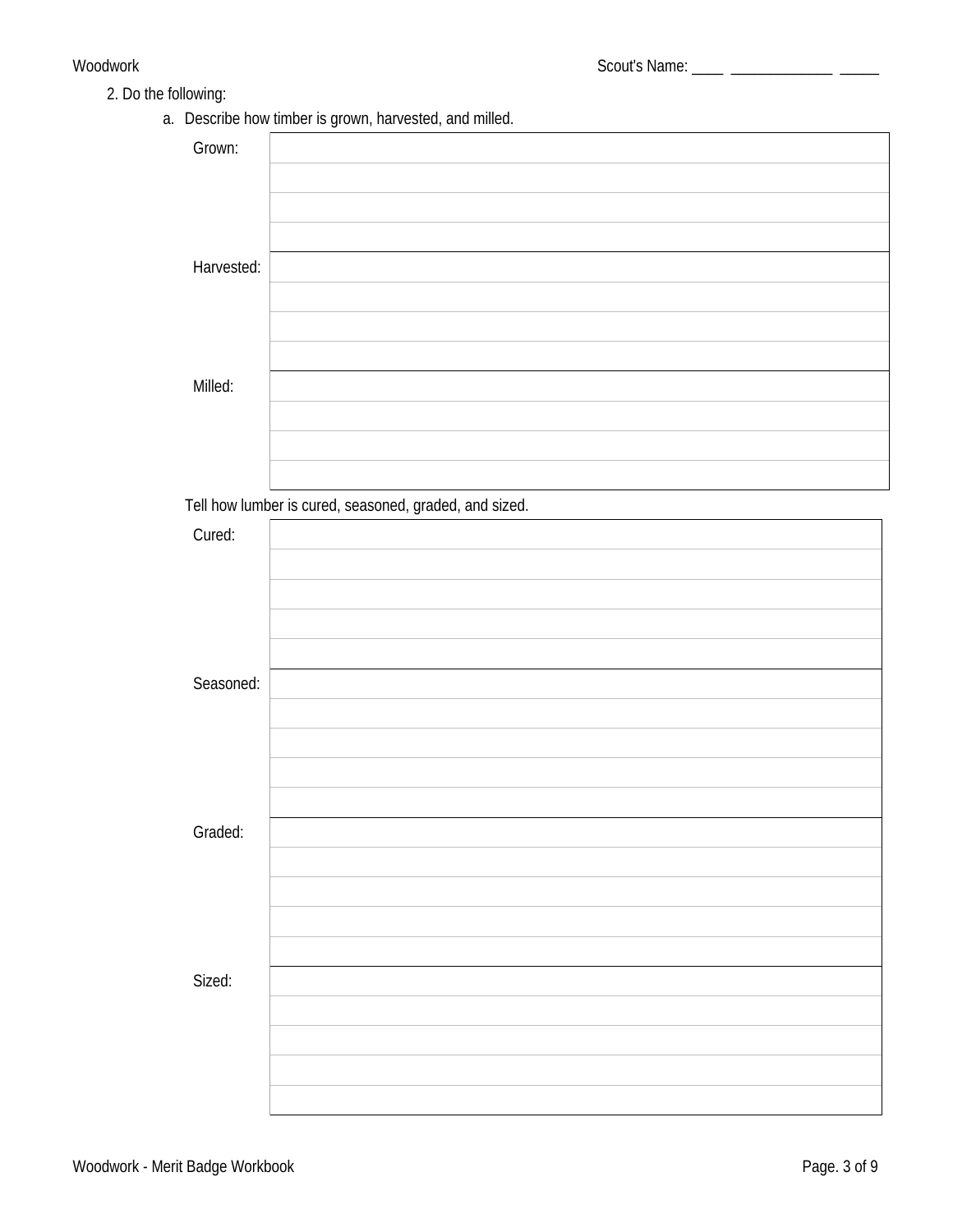b. Collect and label blocks of six kinds of wood useful in woodworking. Describe the chief qualities of each. Give the best uses of each.

| . .          |                                                    |  |
|--------------|----------------------------------------------------|--|
|              | $\begin{bmatrix} 1 & 1 \end{bmatrix}$ Kind of wood |  |
|              | <b>Chief qualities</b>                             |  |
|              |                                                    |  |
|              |                                                    |  |
|              |                                                    |  |
|              |                                                    |  |
|              |                                                    |  |
|              | <b>Best uses</b>                                   |  |
|              |                                                    |  |
|              |                                                    |  |
|              |                                                    |  |
|              |                                                    |  |
|              |                                                    |  |
|              |                                                    |  |
| $\subset$ 2. | Kind of wood                                       |  |
|              | <b>Chief qualities</b>                             |  |
|              |                                                    |  |
|              |                                                    |  |
|              |                                                    |  |
|              |                                                    |  |
|              |                                                    |  |
|              | Best uses                                          |  |
|              |                                                    |  |
|              |                                                    |  |
|              |                                                    |  |
|              |                                                    |  |
|              |                                                    |  |
|              |                                                    |  |
| $\subset$ 3. | Kind of wood                                       |  |
|              | <b>Chief qualities</b>                             |  |
|              |                                                    |  |
|              |                                                    |  |
|              |                                                    |  |
|              |                                                    |  |
|              |                                                    |  |
|              | Best uses                                          |  |
|              |                                                    |  |
|              |                                                    |  |
|              |                                                    |  |
|              |                                                    |  |
|              |                                                    |  |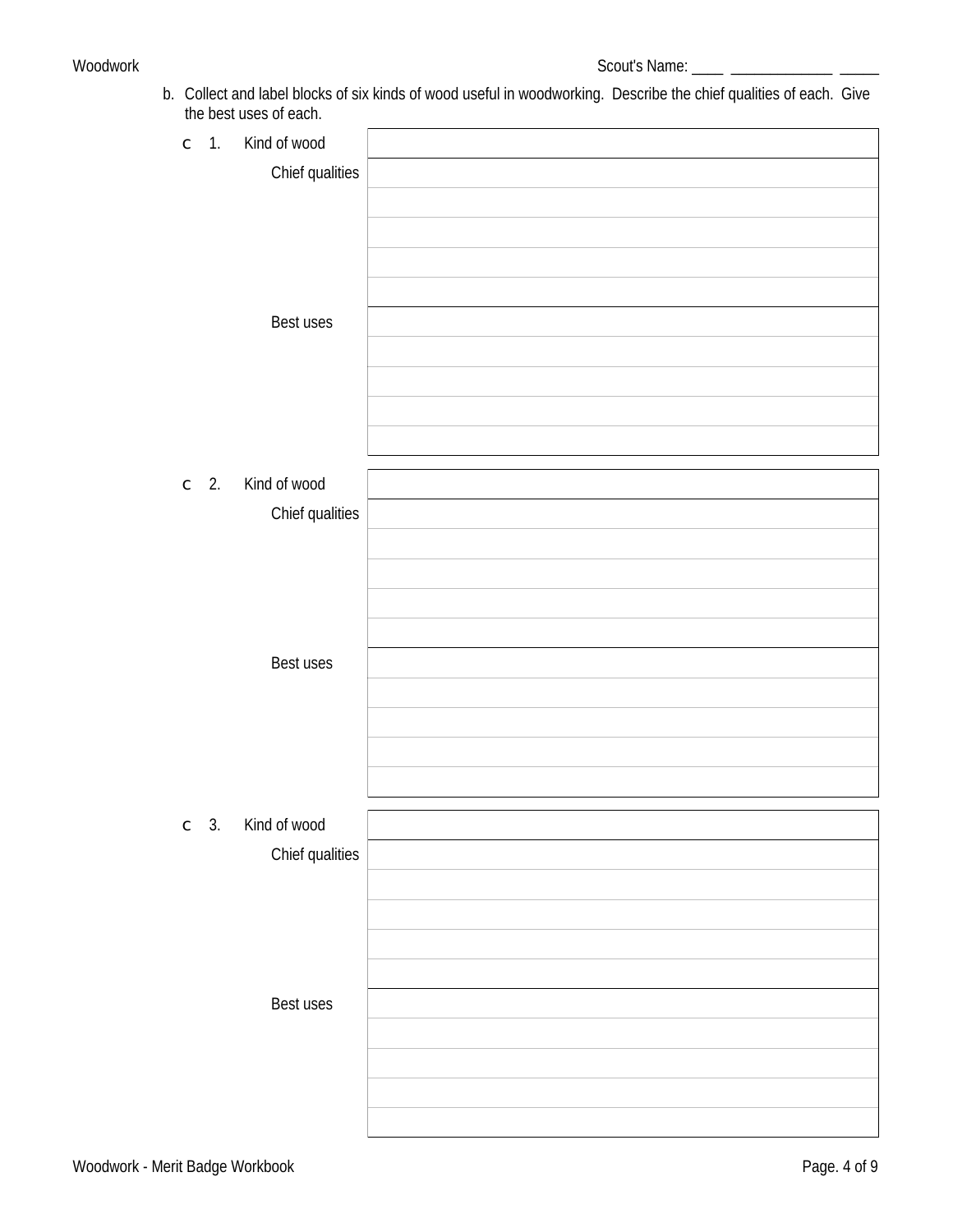| $\subset$ 4.    | Kind of wood                           |  |
|-----------------|----------------------------------------|--|
|                 | <b>Chief qualities</b>                 |  |
|                 |                                        |  |
|                 |                                        |  |
|                 |                                        |  |
|                 |                                        |  |
|                 | <b>Best uses</b>                       |  |
|                 |                                        |  |
|                 |                                        |  |
|                 |                                        |  |
|                 |                                        |  |
| $\subset$ 5.    | Kind of wood                           |  |
|                 | <b>Chief qualities</b>                 |  |
|                 |                                        |  |
|                 |                                        |  |
|                 |                                        |  |
|                 |                                        |  |
|                 | Best uses                              |  |
|                 |                                        |  |
|                 |                                        |  |
|                 |                                        |  |
|                 |                                        |  |
|                 |                                        |  |
| $\mathbb{C}$ 6. | Kind of wood<br><b>Chief qualities</b> |  |
|                 |                                        |  |
|                 |                                        |  |
|                 |                                        |  |
|                 |                                        |  |
|                 | Best uses                              |  |
|                 |                                        |  |
|                 |                                        |  |
|                 |                                        |  |
|                 |                                        |  |
|                 |                                        |  |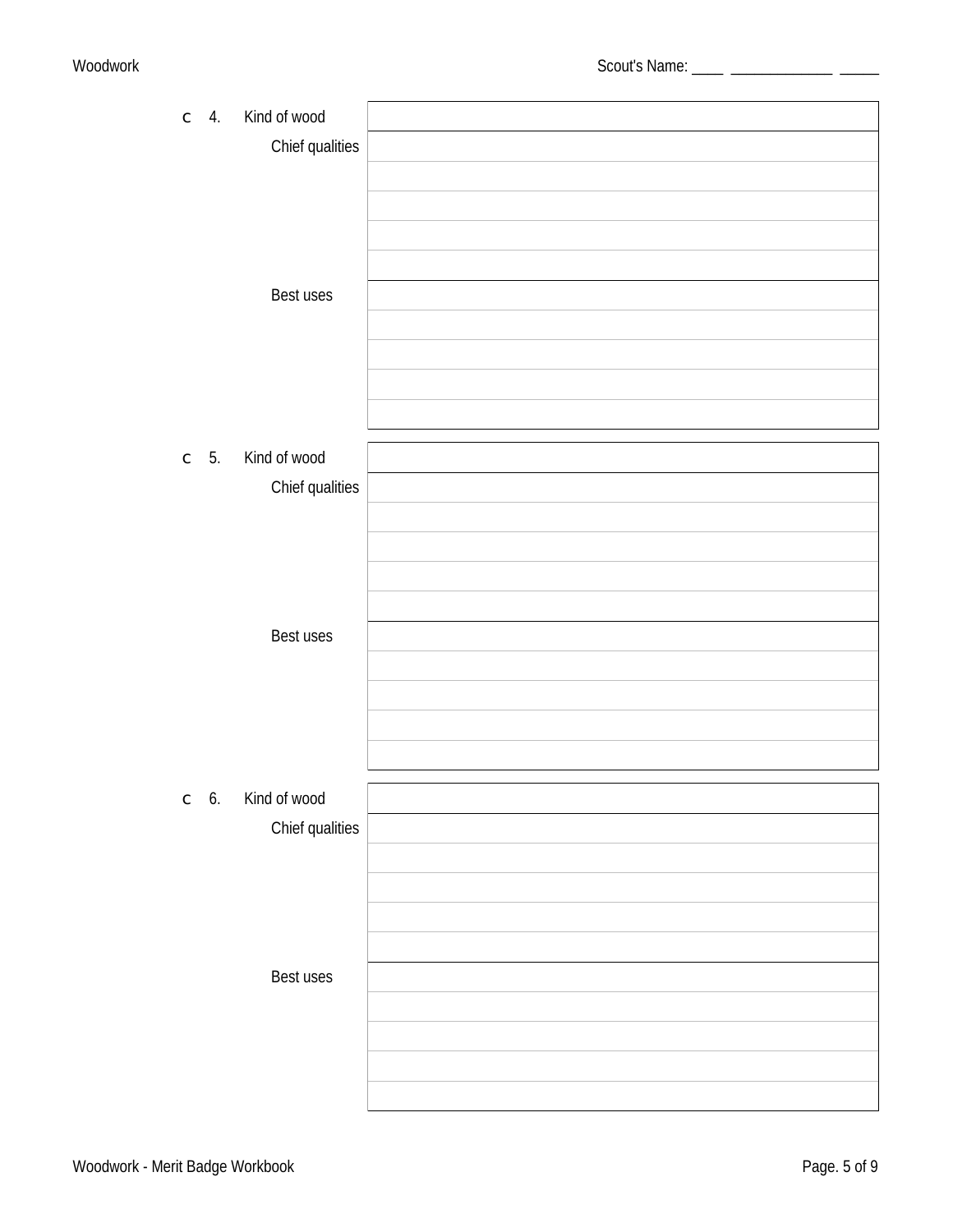- 3. Do the following:
	- $\Box$  a. Show the proper care, use, and storage of all working tools and equipment that you own or use at home or school.
	- b. Sharpen correctly the cutting edges of two different tools.
- 4. Using a saw, plane, hammer, brace, and bit, make something useful of wood.
	- Cut parts from lumber that you have squared and measured from working drawings.
- 5. Create your own woodworking project.

Begin by making working drawings, list the materials you will need to complete your project, and then build your project.

Keep track of the time you spend and the cost of the materials.

| Date | <b>Start Time</b> | End Time | Hours | Materialls Cost |
|------|-------------------|----------|-------|-----------------|
|      |                   |          |       |                 |
|      |                   |          |       |                 |
|      |                   |          |       |                 |
|      |                   |          |       |                 |
|      |                   |          |       |                 |
|      |                   |          |       |                 |
|      |                   |          |       |                 |
|      |                   |          |       |                 |
|      |                   |          |       |                 |
|      |                   |          |       |                 |
|      |                   |          |       |                 |
|      |                   |          |       |                 |
|      |                   |          |       |                 |
|      |                   | Totals   |       |                 |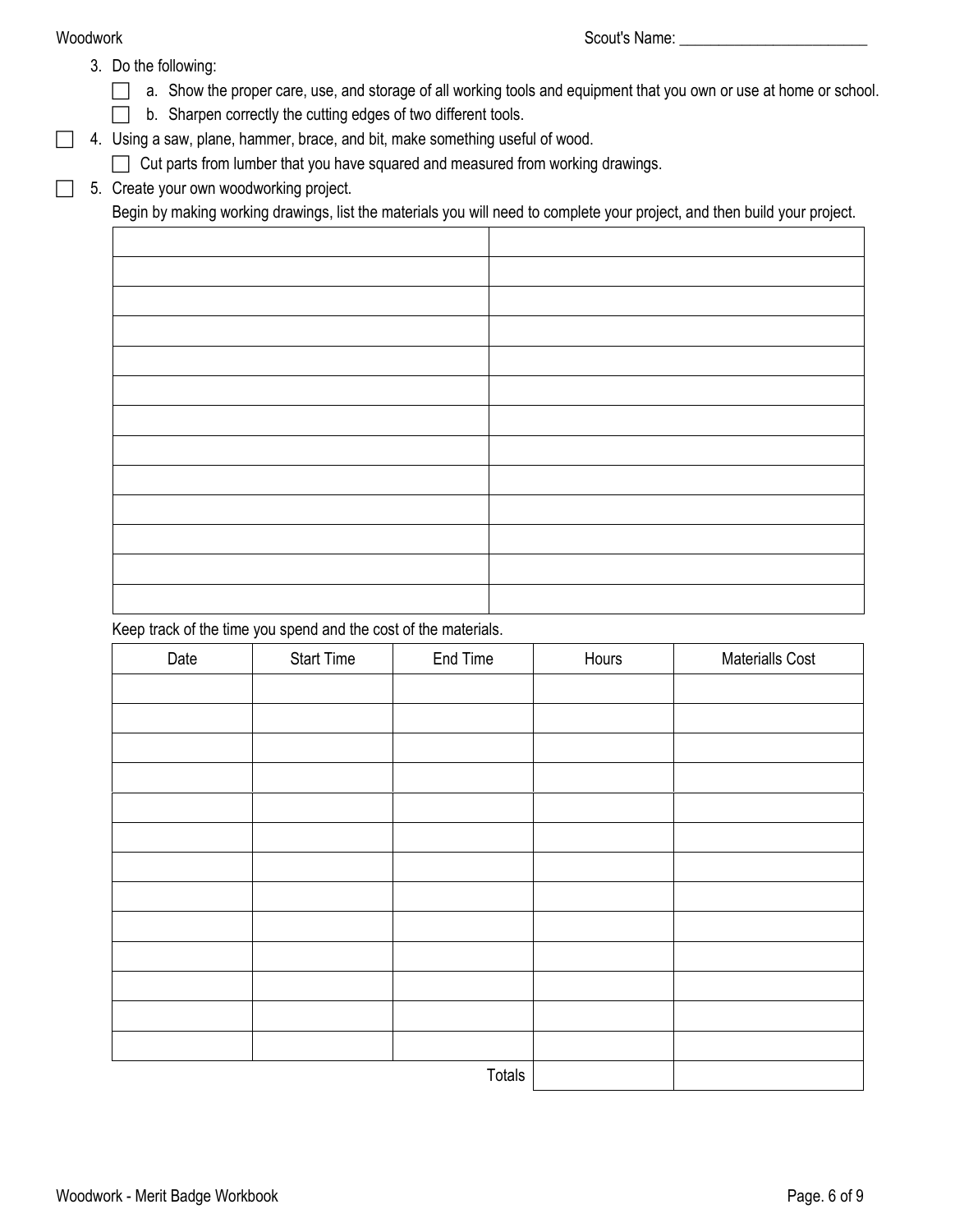6. Do any TWO of the following: a. Make working drawings of a project needing beveled or rounded edges and build it b. Make working drawings of a project needing curved or incised cuttings and build it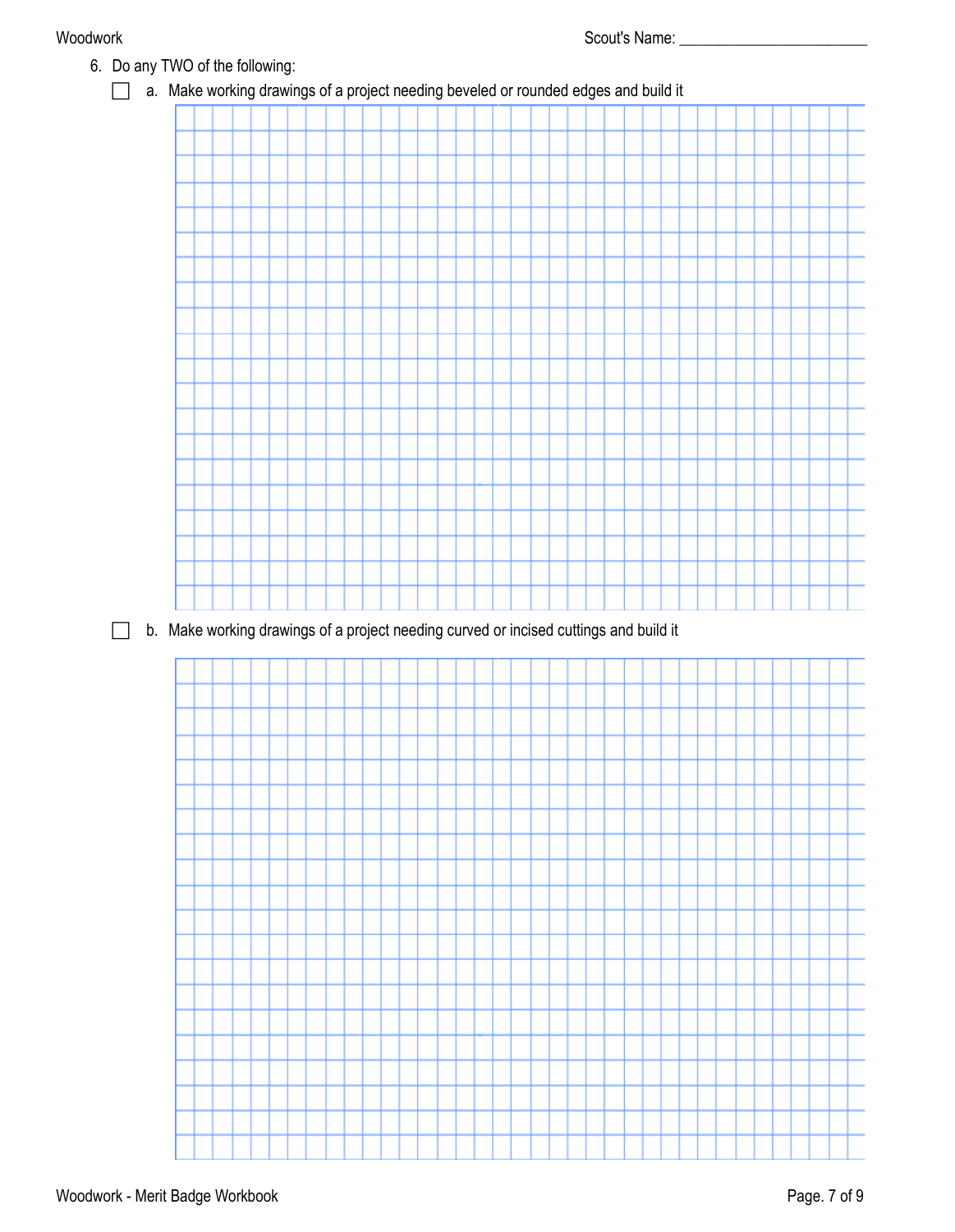| $\vert \ \ \vert$                                                                                                                  |  |  |  |  |                                               |  |  | d. Make a cabinet, box, or something else with a door or lid fastened with inset hinges.<br>e. Help make wooden toys for underprivileged children OR help carry out a woodworking service project approved by |  |  |  |  |  |  |  |  |  |
|------------------------------------------------------------------------------------------------------------------------------------|--|--|--|--|-----------------------------------------------|--|--|---------------------------------------------------------------------------------------------------------------------------------------------------------------------------------------------------------------|--|--|--|--|--|--|--|--|--|
| 7. Talk with a cabinetmaker or finish carpenter. Learn about the training, apprenticeships, career opportunities, work conditions, |  |  |  |  | your counselor for a charitable organization. |  |  |                                                                                                                                                                                                               |  |  |  |  |  |  |  |  |  |
| work hours, pay rates, and union organization that woodworking experts have in your area.                                          |  |  |  |  |                                               |  |  |                                                                                                                                                                                                               |  |  |  |  |  |  |  |  |  |
| Training                                                                                                                           |  |  |  |  |                                               |  |  |                                                                                                                                                                                                               |  |  |  |  |  |  |  |  |  |
|                                                                                                                                    |  |  |  |  |                                               |  |  |                                                                                                                                                                                                               |  |  |  |  |  |  |  |  |  |
|                                                                                                                                    |  |  |  |  |                                               |  |  |                                                                                                                                                                                                               |  |  |  |  |  |  |  |  |  |
|                                                                                                                                    |  |  |  |  |                                               |  |  |                                                                                                                                                                                                               |  |  |  |  |  |  |  |  |  |
|                                                                                                                                    |  |  |  |  |                                               |  |  |                                                                                                                                                                                                               |  |  |  |  |  |  |  |  |  |
|                                                                                                                                    |  |  |  |  |                                               |  |  |                                                                                                                                                                                                               |  |  |  |  |  |  |  |  |  |
| Apprenticeships:                                                                                                                   |  |  |  |  |                                               |  |  |                                                                                                                                                                                                               |  |  |  |  |  |  |  |  |  |
|                                                                                                                                    |  |  |  |  |                                               |  |  |                                                                                                                                                                                                               |  |  |  |  |  |  |  |  |  |
|                                                                                                                                    |  |  |  |  |                                               |  |  |                                                                                                                                                                                                               |  |  |  |  |  |  |  |  |  |
|                                                                                                                                    |  |  |  |  |                                               |  |  |                                                                                                                                                                                                               |  |  |  |  |  |  |  |  |  |
|                                                                                                                                    |  |  |  |  |                                               |  |  |                                                                                                                                                                                                               |  |  |  |  |  |  |  |  |  |
|                                                                                                                                    |  |  |  |  |                                               |  |  |                                                                                                                                                                                                               |  |  |  |  |  |  |  |  |  |
| Career opportunities:                                                                                                              |  |  |  |  |                                               |  |  |                                                                                                                                                                                                               |  |  |  |  |  |  |  |  |  |
|                                                                                                                                    |  |  |  |  |                                               |  |  |                                                                                                                                                                                                               |  |  |  |  |  |  |  |  |  |
|                                                                                                                                    |  |  |  |  |                                               |  |  |                                                                                                                                                                                                               |  |  |  |  |  |  |  |  |  |